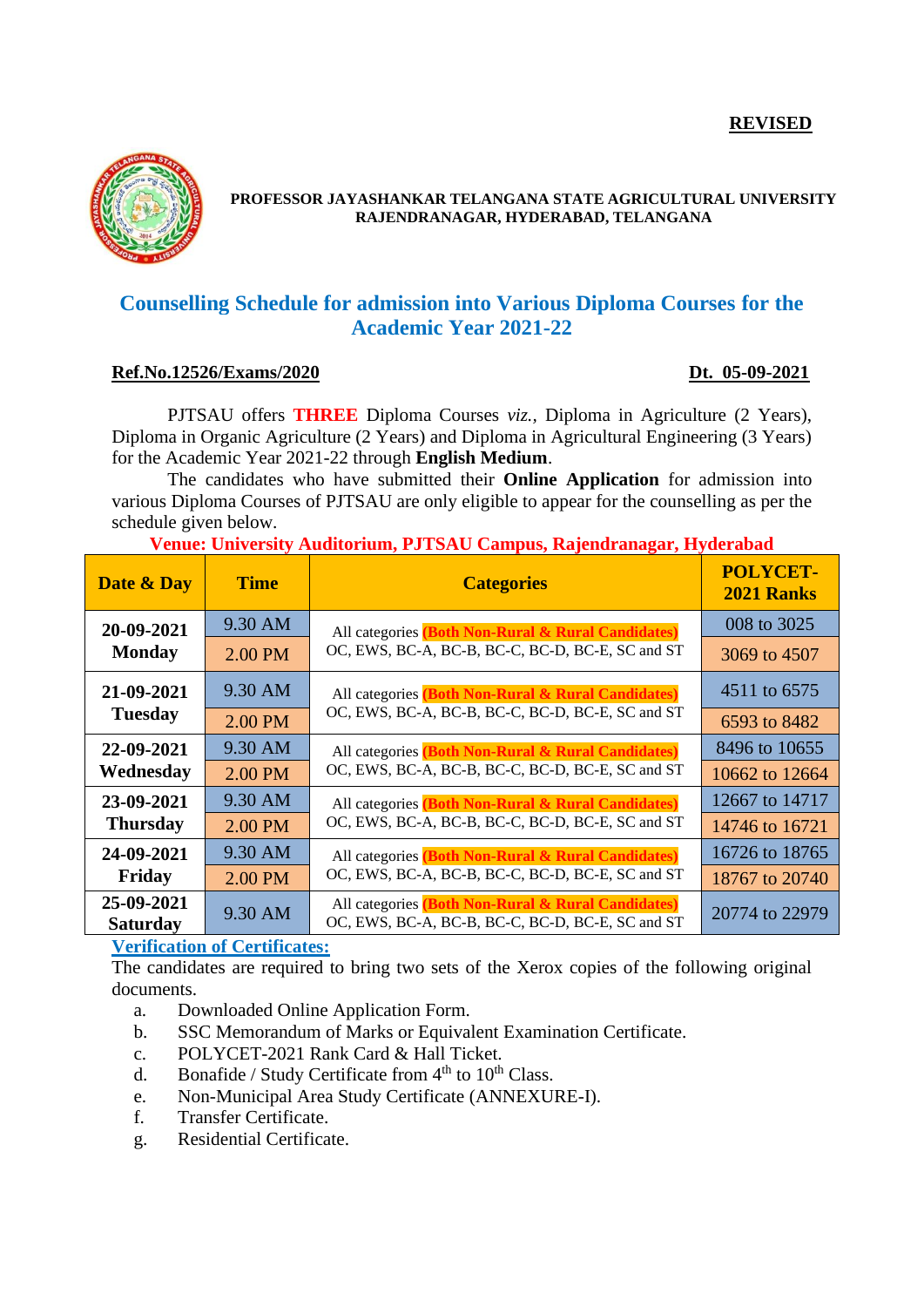- h. The latest certified copy (on or after 01-01-2021) of the Social Status Certificate issued by the competent authority of Telangana State in case of applicants belonging to Backward Classes, Scheduled Castes and Scheduled Tribes.
- i. The latest certified copy (on or after 01-01-2021) of the EWS Certificate issued by the competent authority in case of applicants belonging to EWS.
- j. The latest certified copy (on or after 01-01-2021) Physically Challenged Certificate.
- k. Children of Armed Personnel Certificate / Defence Personnel Certificate.
- l. National Cadet Corps (NCC) Certificate.
- m. Sports and Games Certificates along with Form I, II, III & IV (whichever is applicable) which are mandatory for claiming seat under SPORTS quota.

## **Criteria for selection:**

- 1. The selection of candidates for all the seats shall be made on the basis of ranks obtained by the candidates **under Agriculture Stream** in the Telangana State **POLYCET-2021** conducted by SBTET.
- 2. If further tie, order of marks secured in Biology, Physics, Chemistry will be considered.
- 3. If still tie persists, it may be resolved by seniority basing on the Date of Birth of the candidates. While resolving the tie basing on the Date of birth as entered in the S.S.C. Certificate of the Candidate, candidate born earlier will be deemed to have obtained better rank.
- **4.** In case the tie is still not resolved, the candidate who has secured higher percentage of marks in the qualifying Examination will be considered.

#### **Fees:**

- Selected candidate for admission into University polytechnics shall pay an amount of Rs. 13,930/- for First Semester (Hostel and Mess charges are additional) during admission.
- Selected candidate for admission into Affiliated polytechnics shall pay an amount of Rs. 19,140/- for First Semester (Hostel and Mess charges are additional) during admission.
- **If the admitted candidate cancels his/her seat before the closure of admissions for the Academic Year 2021-22 an amount of Rs. 1,000/- shall be deducted as processing fee and the remaining fees already paid during admission shall be refunded.**
- **If the admitted candidate cancels his/her seat After closure of admissions process for the AY 2021-22 the candidate forfeits the fees already paid and in addition, he/she has to pay Rs. 1,000/- towards processing fee.**

## **IMPORTANT INSTRUCTIONS:**

- 1. Candidates are required to read the prospectus thoroughly before attending the counselling.
- **2. The candidates are informed to attend the counseling as per their respective ranks on the scheduled dates.**
- 3. The counseling will be conducted on all the days as notified in the schedule.
- 4. This notification shall be treated as an individual intimation and no separate intimation will be issued.
- 5. The candidates are required to produce all the relevant original certificates at the time of counselling failing which the candidature for admission will be rejected.
- 6. Hostel accommodation will be provided subject to availability.